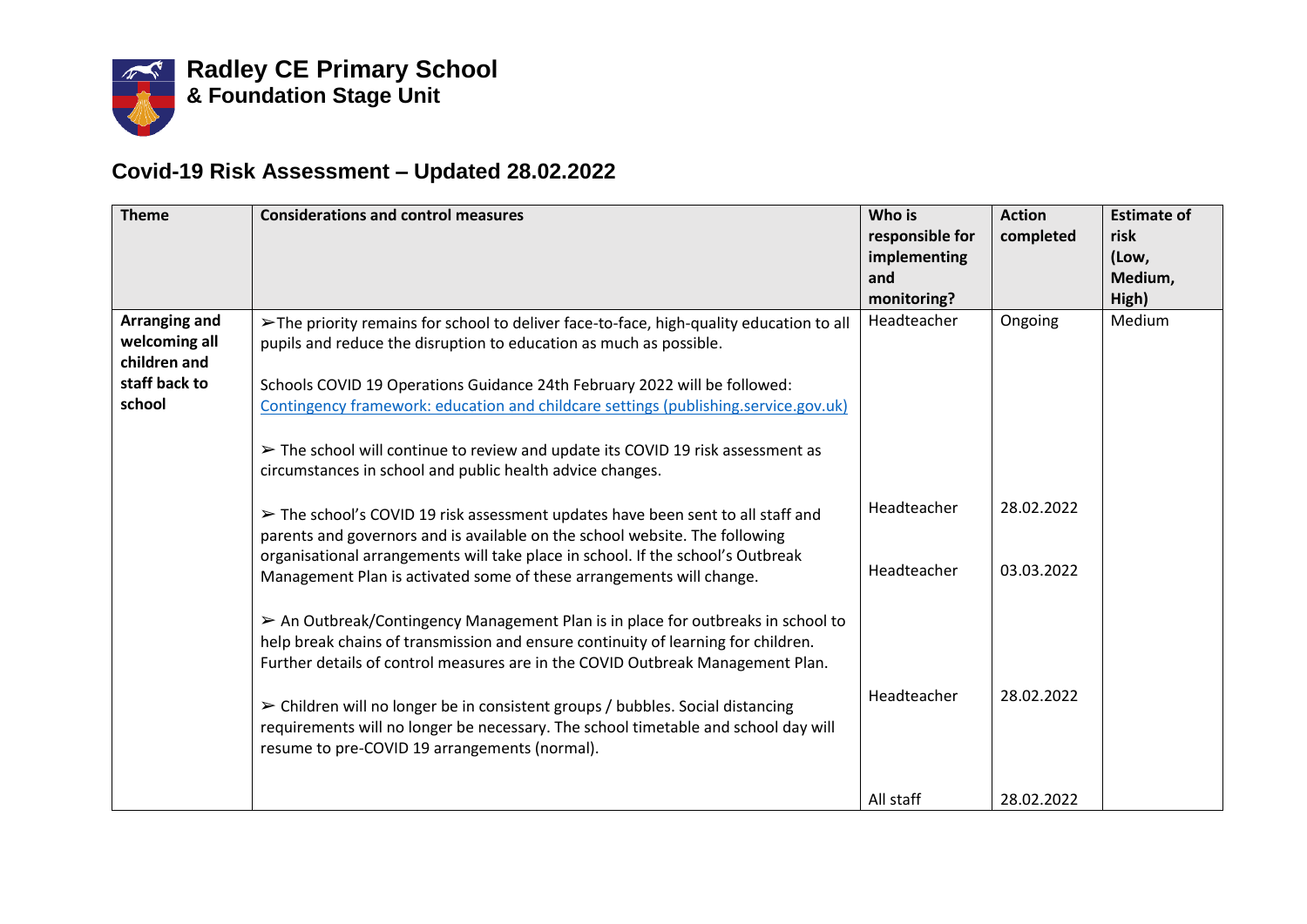

|                                                | $\triangleright$ The Remote Learning Policy/Offer (including safeguarding arrangements) will<br>remain in place should it be required.<br>Transmission of COVID 19 will potentially impact on the school's workforce. This will<br>be reviewed daily by the Headteacher to ensure safety measures are maintained and<br>to minimise the disruption to children's education as much as practicably possible.<br>Contingency Plans will be adapted accordingly.                                                                                                                                                                                                                                                                                                    | Headteacher<br>and School<br><b>Business</b><br>Manager                | Ongoing    | Medium |
|------------------------------------------------|------------------------------------------------------------------------------------------------------------------------------------------------------------------------------------------------------------------------------------------------------------------------------------------------------------------------------------------------------------------------------------------------------------------------------------------------------------------------------------------------------------------------------------------------------------------------------------------------------------------------------------------------------------------------------------------------------------------------------------------------------------------|------------------------------------------------------------------------|------------|--------|
| Arranging and<br>welcoming all<br>children and | $\triangleright$ There are considerable changes in managing positive COVID 19 cases in school.                                                                                                                                                                                                                                                                                                                                                                                                                                                                                                                                                                                                                                                                   |                                                                        | 28.02.2022 |        |
| staff back to<br>school                        | From 24 February the legal requirement to self-isolate has been removed. Contacts<br>are no longer required to self-isolate or advised to take daily tests and contact<br>tracing has ended. However, if an individual has any of the main symptoms of<br>COVID-19 or a positive test result, public health advice is still to isolate. If you have<br>symptoms you should order/book a PCR test. You can still arrange a PCR test if<br>someone you live with tests positive for COVID-19.                                                                                                                                                                                                                                                                      |                                                                        |            |        |
|                                                | Get a free PCR test to check if you have coronavirus (COVID-19) - GOV.UK<br>(www.gov.uk)<br>Children and adults with COVID-19 should not attend school while they are<br>infectious. As before, they should take an LFD test from 5 days after their symptoms<br>started (or the day their test was taken if they did not have symptoms) followed by<br>another one the next day. If both these tests' results are negative, they should<br>return to school as long as they feel well enough to do so and do not have a<br>temperature. If your day 5 LFD test result is positive, you can continue taking LFD<br>tests until you receive 2 consecutive negative test results. You may return to school<br>after 10 days as long you do not have a temperature. | Headteacher<br>and School<br><b>Business</b><br>Manager<br>Headteacher | ongoing    |        |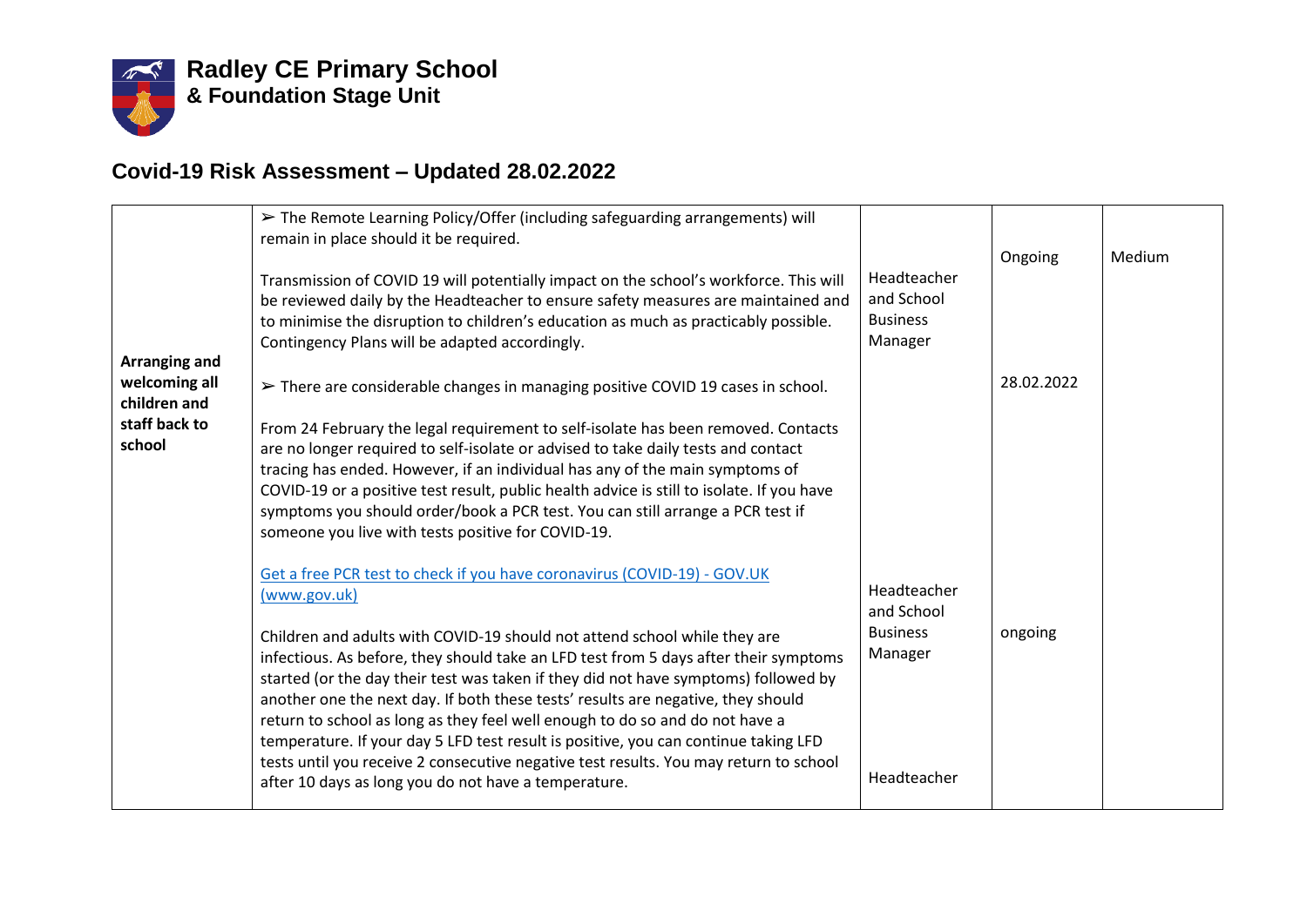

**Radley CE Primary School & Foundation Stage Unit**

|                                                |                                                                                                                                                                                                                                                                                                                                                                                                               |                                  | 03.03.2022 |        |
|------------------------------------------------|---------------------------------------------------------------------------------------------------------------------------------------------------------------------------------------------------------------------------------------------------------------------------------------------------------------------------------------------------------------------------------------------------------------|----------------------------------|------------|--------|
|                                                | In most cases, parents and carers will agree that a child with the key symptoms of<br>COVID-19 or tests positive they should not attend the school, given the potential risk<br>to others. If a child has a confirmed or suspected case of COVID-19 school can take<br>the decision to refuse a child attending if judged necessary to protect other pupils<br>and staff from possible infection of COVID-19. | Headteacher                      |            | Medium |
|                                                | $\triangleright$ IMPORTANT CONTROL MEASURES will remain in place to reduce the risk of<br>transmission:                                                                                                                                                                                                                                                                                                       |                                  | Ongoing    |        |
| Arranging and<br>welcoming all<br>children and | . Robust hand hygiene. Children and staff to be reminded to wash/sanitise hands<br>throughout the day. This should ideally be in the morning/break time, before and<br>after lunch and afternoon break time. Sanitiser stations remain in place around the<br>school. Sanitiser, soap and cleaning resources are available in classrooms and key<br>communal areas. Replenished by the cleaning team.         | Headteacher                      |            |        |
| staff back to                                  |                                                                                                                                                                                                                                                                                                                                                                                                               |                                  | Ongoing    |        |
| school                                         | • Good respiratory hygiene. Children and staff reminded of the importance of 'catch<br>it, bin it, kill it'.                                                                                                                                                                                                                                                                                                  | Headteacher<br>and School        |            |        |
|                                                | • Appropriate cleaning regimes to remain in place around the school. Touch points<br>to be cleaned twice daily, once during the day by school staff and at the end of the<br>day by the cleaning team.                                                                                                                                                                                                        | <b>Business</b><br>manager (H&S) | Ongoing    |        |
|                                                |                                                                                                                                                                                                                                                                                                                                                                                                               |                                  | Ongoing    |        |
|                                                | • Occupied spaces are to be well ventilated. As much as practicably possible<br>windows and doors to be open/ajar. Carbon dioxide monitors will be in all classes to<br>help staff identify where ventilation needs to be improved.                                                                                                                                                                           | Headteacher                      |            |        |
|                                                |                                                                                                                                                                                                                                                                                                                                                                                                               |                                  | 28.02.2022 |        |
|                                                |                                                                                                                                                                                                                                                                                                                                                                                                               | Headteacher                      |            |        |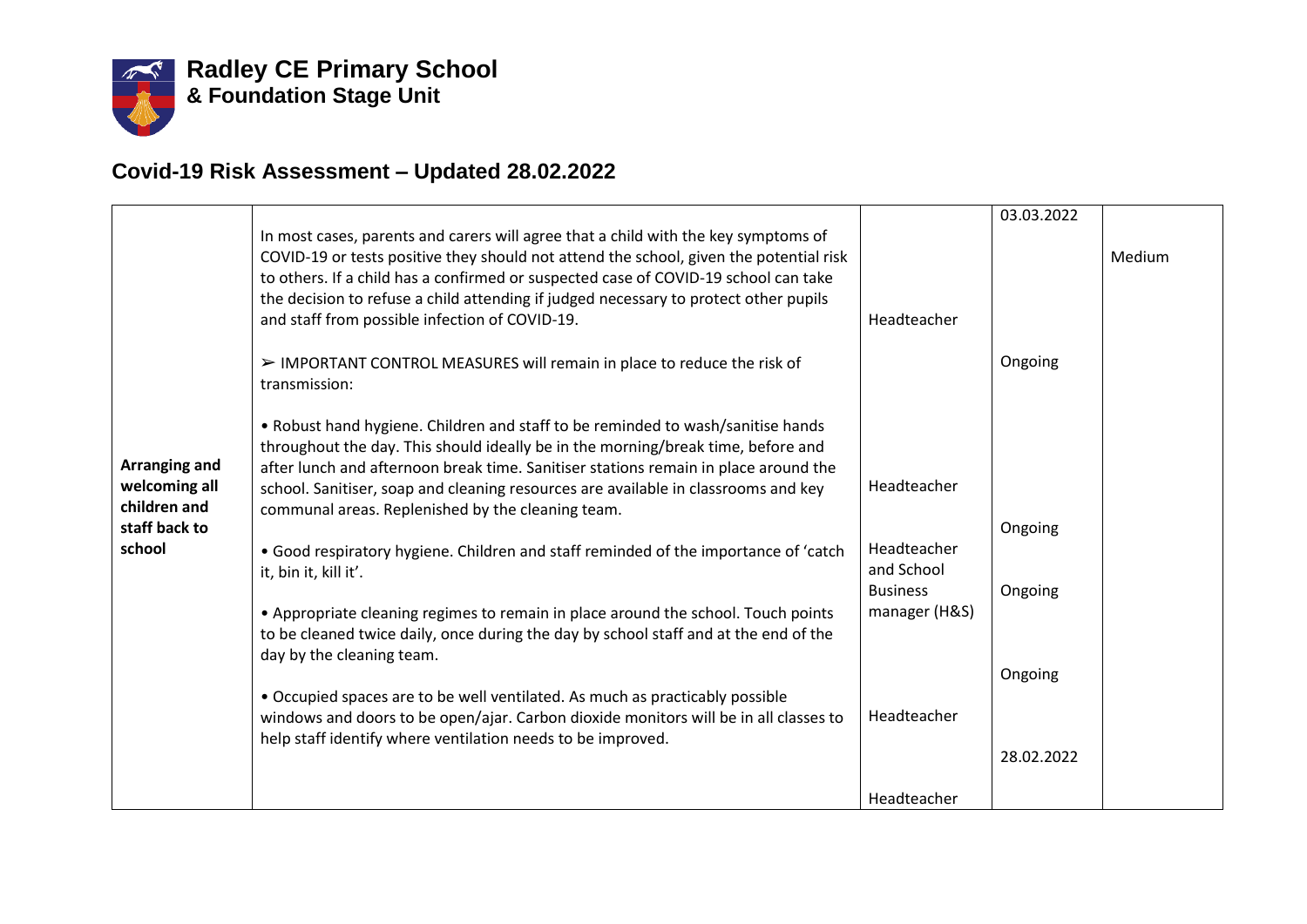

|                                                | $\triangleright$ Staff are no longer advised to wear a face covering when in communal area.<br>Visitors and Parents are encouraged to wear a face covering when inside the school<br>buildings.                                                                                                                                                                                                                                                                                                                                                                                                                                  | Headteacher | Ongoing            | Medium |
|------------------------------------------------|----------------------------------------------------------------------------------------------------------------------------------------------------------------------------------------------------------------------------------------------------------------------------------------------------------------------------------------------------------------------------------------------------------------------------------------------------------------------------------------------------------------------------------------------------------------------------------------------------------------------------------|-------------|--------------------|--------|
|                                                | $\triangleright$ All parents are allowed onto the school site to drop off or collect their children,<br>but it is important that parents do not gather for longer than necessary on the<br>school site or outside of school.                                                                                                                                                                                                                                                                                                                                                                                                     | Headteacher | 28.02.2022         |        |
|                                                | It is highly recommended that parents wear face coverings inside the school<br>buildings unless exempt.                                                                                                                                                                                                                                                                                                                                                                                                                                                                                                                          |             | Ongoing            |        |
| Arranging and<br>welcoming all<br>children and | School will open at 8.45am. Key Stage 2 will enter using the Children's entrance.<br>Key Stage 1 Children will line up and enter using the Reception door at 8.50am. EYFS<br>children should wait in the reception garden and can be dropped off at 9.00am when<br>the side gate is opened.<br>Breakfast club should use the gate at the bike shed side of the school for drop offs.<br>After school clubs will be released to parents from the Children entrance (except<br>Craft Club which will be from the Reception gate).<br>$\triangleright$ Regular lunchtime routines will resume with all children eating in the hall. | Headteacher | Ongoing<br>Ongoing |        |
| staff back to<br>school                        | Children can sit on both sides of the table. Each class will sit at their assigned tables.<br>School trips and residentials will resume. However, a full and thorough risk<br>assessment will be in place to ensure health and safety considerations are in place<br>when not on the school site.<br>$\triangleright$ Swimming lessons will resume, with a joint robust risk assessment agreed                                                                                                                                                                                                                                   |             | Ongoing            |        |
|                                                | between the school and Radley College.                                                                                                                                                                                                                                                                                                                                                                                                                                                                                                                                                                                           | Headteacher |                    |        |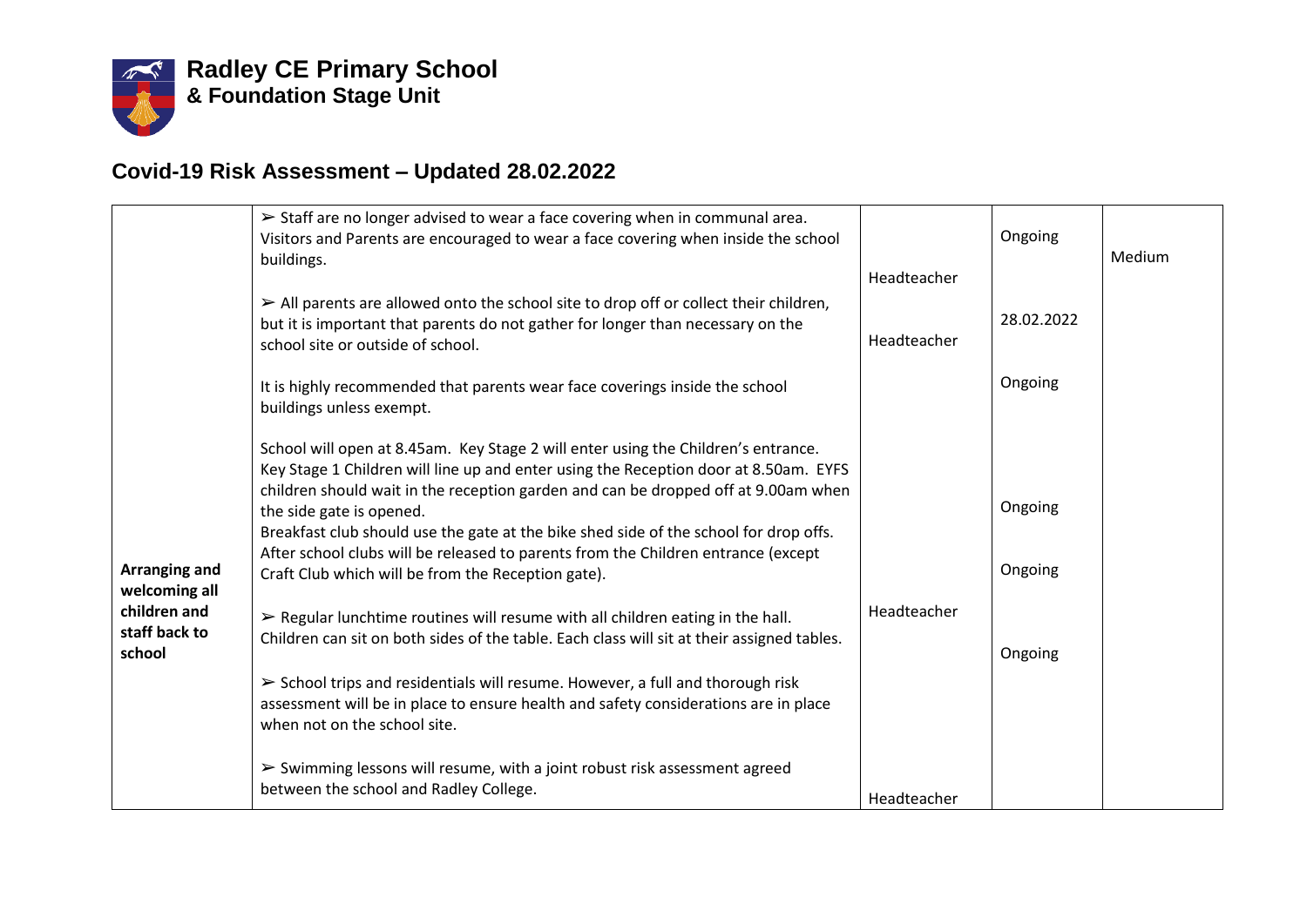

|                                                                                        | $\triangleright$ School assemblies will continue with all children in the hall.<br>> Face to face parents' meetings can be held in school but will require a robust risk<br>assessment to ensure reasonable safety measures are in place - considerations are:<br>• Ventilate classrooms as much as practicably possible.<br>• Sanitiser on entrance.<br>. People not to attend if unwell with symptoms of coronavirus.<br>$\triangleright$ Staffroom facilities can be fully used again, but staff are to be vigilant in ensuring<br>no overcrowding.<br>$\triangleright$ School productions can take place in school but will require a robust risk<br>assessment to ensure reasonable safety measures are in place - considerations are:<br>• Reduce overcrowding in the school hall when appropriate.<br>• Ventilate hall as much as practicably possible.<br>• Sanitiser on entrance.<br>• People not to attend if unwell with symptoms of coronavirus. | Headteacher                                             | 28.02.2022<br>28.02.2022 | Medium |
|----------------------------------------------------------------------------------------|--------------------------------------------------------------------------------------------------------------------------------------------------------------------------------------------------------------------------------------------------------------------------------------------------------------------------------------------------------------------------------------------------------------------------------------------------------------------------------------------------------------------------------------------------------------------------------------------------------------------------------------------------------------------------------------------------------------------------------------------------------------------------------------------------------------------------------------------------------------------------------------------------------------------------------------------------------------|---------------------------------------------------------|--------------------------|--------|
| Vulnerable<br>children, families<br>and staff<br><b>Reducing stress</b><br>and anxiety | $\triangleright$ All clinically extremely vulnerable children and staff (CEV) should attend school<br>unless they have been advised by a clinician or specialist not to attend. Extra<br>precautions/individual risk assessment might be necessary in this instance.<br>https://www.gov.uk/government/publications/guidance-onshielding-and-<br>protecting-extremely-vulnerable-persons-fromcovid-19/guidance-on-shielding-and-<br>protecting-extremelyvulnerable-persons-from-covid-19                                                                                                                                                                                                                                                                                                                                                                                                                                                                      | Headteacher<br>and School<br><b>Business</b><br>Manager | 28.02.2022<br>Ongoing    | Medium |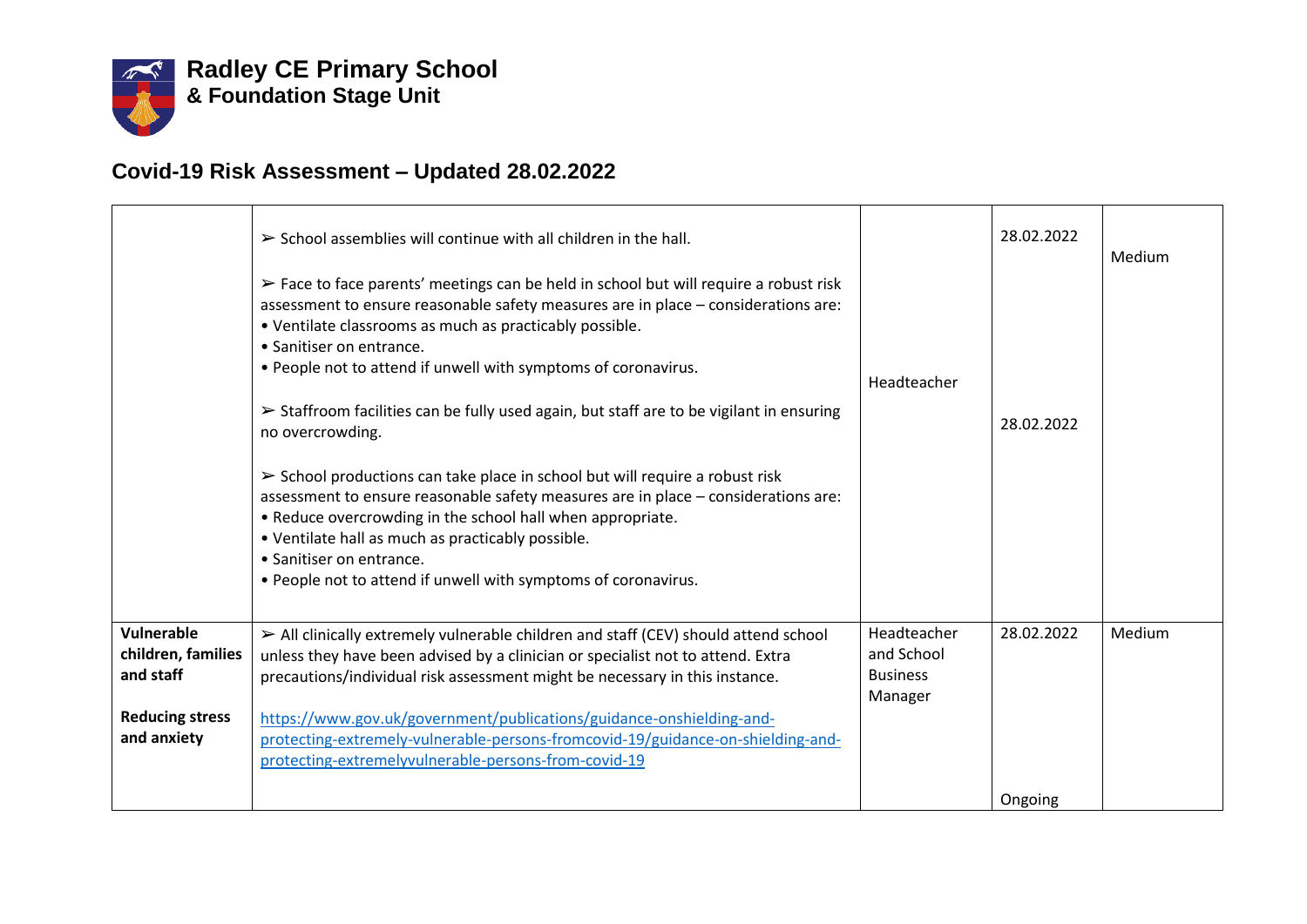

|                                 | $\triangleright$ School will bear in mind the potential concerns of children, parents and staff who<br>may be reluctant or anxious about returning to school with relaxed restrictions and<br>will put the right support and reassurance in to address this if needed. External<br>counselling support is available if needed. | Headteacher<br>and School<br><b>Business</b><br>Manager | Ongoing   | Medium |
|---------------------------------|--------------------------------------------------------------------------------------------------------------------------------------------------------------------------------------------------------------------------------------------------------------------------------------------------------------------------------|---------------------------------------------------------|-----------|--------|
|                                 | Teachers will continue to support children's wellbeing through the PSHE<br>curriculum.                                                                                                                                                                                                                                         | Teachers and<br>Teaching<br>Assistants                  |           |        |
|                                 | $\triangleright$ Vulnerable children and families impacted by the pandemic and lockdowns<br>continue to be identified for support. This is reviewed on a regular basis by the<br>Designated Safeguarding team, teachers, and external professionals when necessary.                                                            |                                                         |           |        |
|                                 | $\triangleright$ Any safeguarding concerns will be reported in line with the school's Child<br>Protection and Safeguarding procedures.                                                                                                                                                                                         | Designated<br>Safeguarding<br>Team                      | Ongoing   |        |
| <b>Office</b><br>procedures and | > Visitors/volunteers in school are no longer restricted.                                                                                                                                                                                                                                                                      | <b>School Business</b><br>Manager                       | Completed | Medium |
| school reception                | $\triangleright$ Parents will continue to be encouraged to use other means of communication<br>such as: Email, phone or post box.                                                                                                                                                                                              |                                                         |           |        |
|                                 | $\triangleright$ The office will maintain a record of all visitors in school. This record will include<br>name/company and contact number to support the NHS Test and Trace process.                                                                                                                                           |                                                         |           |        |
|                                 | $\triangleright$ Alcohol based sanitiser and face masks made available for visitors to use on<br>arrival and leaving.                                                                                                                                                                                                          |                                                         |           |        |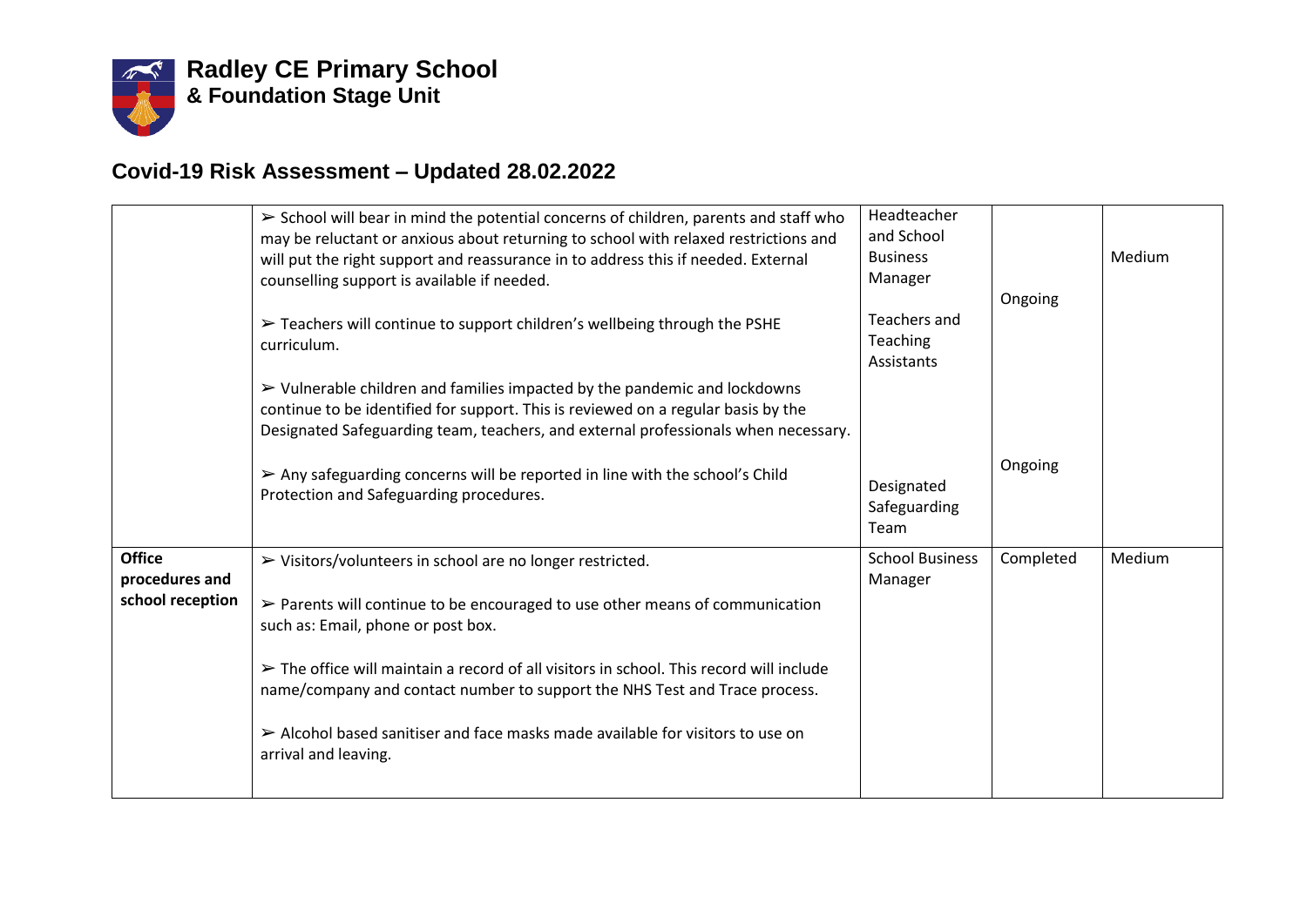

|                                            | > Cleaning staff to clean touch areas, such as entrance door handle daily. The<br>phones/ keyboards will be wiped daily.                                                                                                                                                                                                                                                                                                                                                                                                                          |             |            |        |
|--------------------------------------------|---------------------------------------------------------------------------------------------------------------------------------------------------------------------------------------------------------------------------------------------------------------------------------------------------------------------------------------------------------------------------------------------------------------------------------------------------------------------------------------------------------------------------------------------------|-------------|------------|--------|
| <b>Prevention and</b><br>infection control | $\triangleright$ If there is an outbreak in school, it may be necessary to reintroduce bubbles as a<br>temporary measure reducing mixing between groups. Other control measures could<br>also be introduced. This decision will not be taken lightly. Is this instance the school's<br>outbreak management plan will come into effect with support of the local PHE team.<br>Staff, children, or other adults with COVID 19 symptoms or who have tested positive<br>should not come to school.                                                    | Headteacher | 28.02.2022 | Medium |
|                                            | $\triangleright$ Best practice hygiene and ventilation requirements will be followed as detailed<br>above. Frequently touched areas will be cleaned by staff throughout the school day<br>and school cleaners have a robust cleaning routine at the end of the school day.<br>Cleaning and hygiene resources are in all classes and around the school in key<br>communal areas. Hygiene resources around the school will be maintained by the<br>cleaning team. Staff in classes are to ensure the safe use and storage of cleaning<br>resources. | All staff   | Ongoing    |        |
|                                            | $\triangleright$ If a member of staff or child becomes unwell with coronavirus symptoms (new<br>persistent cough or high temperature, or has a loss of, or change in their normal<br>sense of taste or smell) they must leave school immediately. Parents when called<br>must pick up their child without delay. They should organise a PCR test. In an<br>emergency if they are seriously ill or injured call 999. They must not attend the GP,<br>pharmacy, or hospital.                                                                        | All staff   | Ongoing    |        |
|                                            | Staff supporting unwell children or adults with COVID-19 symptoms should take<br>appropriate safety measures. Maintaining a distance when practicably possible, wear<br>a face covering and sanitise/wash hands.                                                                                                                                                                                                                                                                                                                                  | All staff   | Ongoing    |        |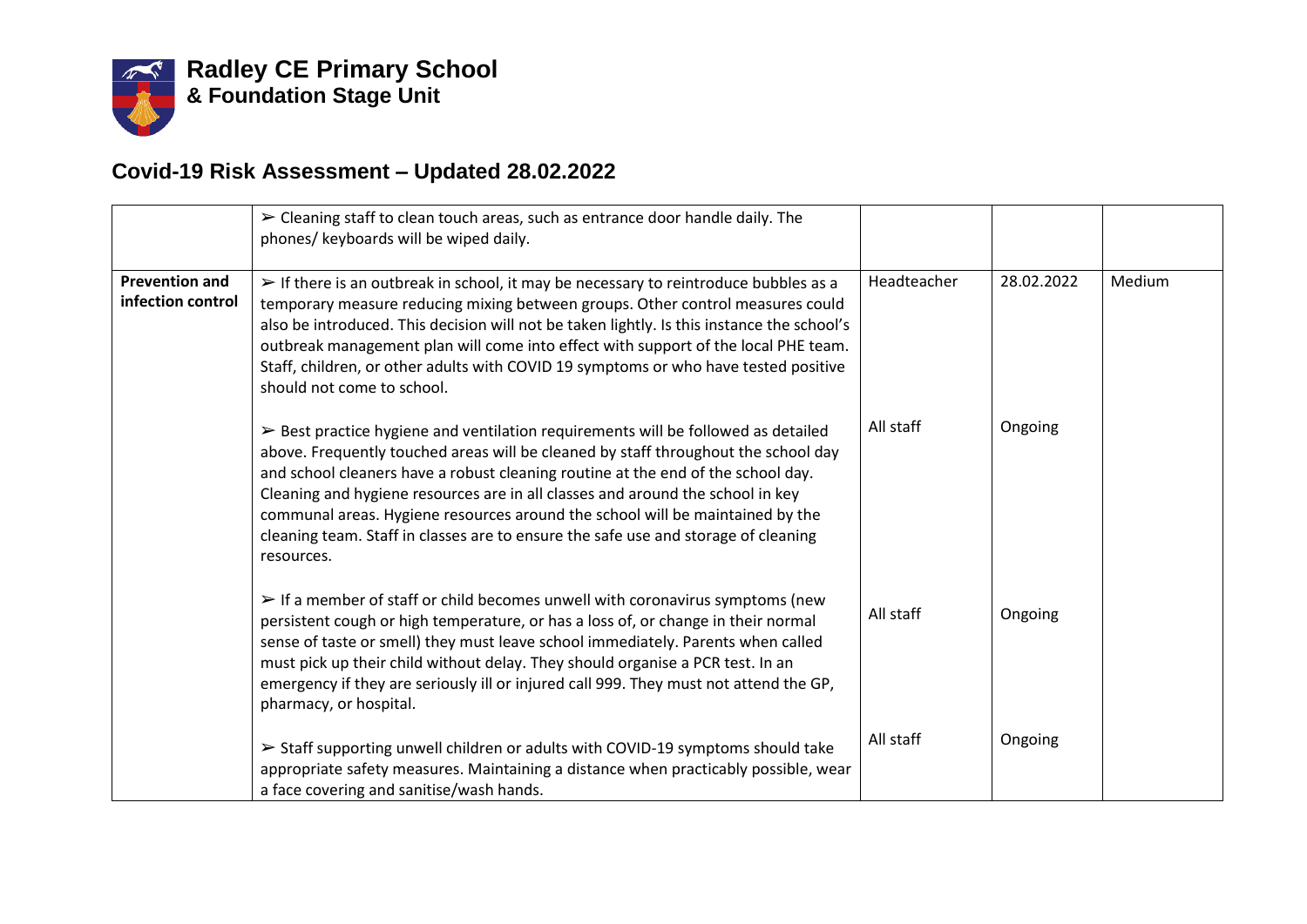

|                                | $\triangleright$ The area and touch points around the person with symptoms must be cleaned<br>thoroughly to reduce the risk of passing the infection on to other people.<br>$\triangleright$ Robust cleaning routines remain in place for cleaning the school at the end of the<br>day. The cleaning team along with the School Business Manager will ensure cleaning<br>and hygiene resources are kept replenished.<br>$\triangleright$ Unwell children waiting to be collected will be isolated in reception or the quiet<br>room. The room will be well ventilated. The disabled toilet will also be allocated for<br>use. | <b>School Business</b><br>manager (H&S) | Ongoing    |        |
|--------------------------------|-------------------------------------------------------------------------------------------------------------------------------------------------------------------------------------------------------------------------------------------------------------------------------------------------------------------------------------------------------------------------------------------------------------------------------------------------------------------------------------------------------------------------------------------------------------------------------------------------------------------------------|-----------------------------------------|------------|--------|
|                                | $\triangleright$ Large Events will be Allowed<br>• Christmas Bazar<br>• Children in Action PM<br>• Celebration day<br>• School Productions<br>• Sports day<br>Where possible such events should be held outside.                                                                                                                                                                                                                                                                                                                                                                                                              | Headteacher                             | 28.02.2022 |        |
| <b>Other building</b><br>users | > Contractors on site will be managed by the School Business Manager ensuring<br>COVID 19 risk assessment and other health and safety requirements are adhered to.<br>$\triangleright$ All clubs and activities during the school day and after school can resume. Users<br>will be aware of key elements of the school's COVID 19 risk assessment, and this will<br>work in conjunction with their own health and safety requirements.                                                                                                                                                                                       | <b>School Business</b><br>manager       | Ongoing    | Medium |